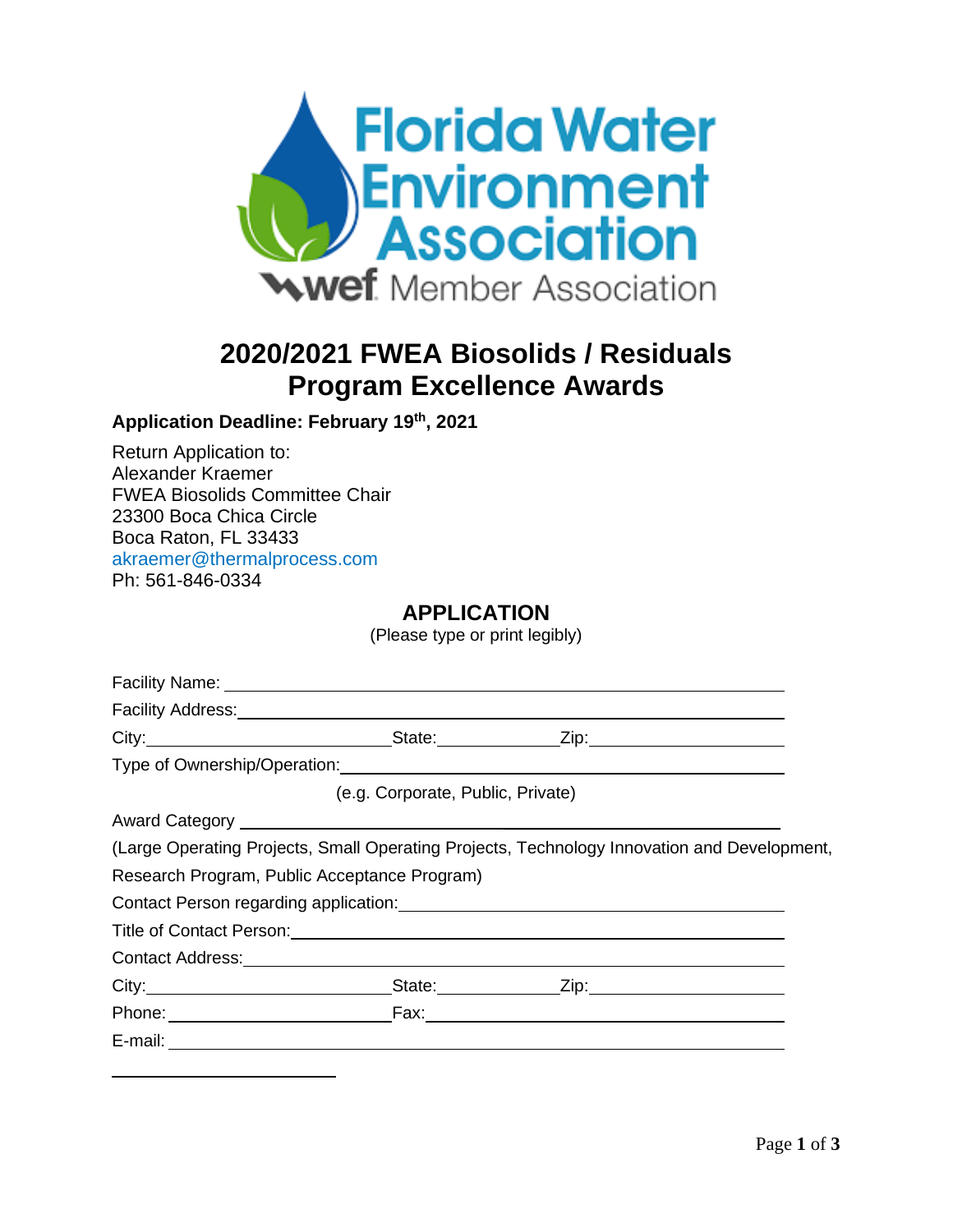The FWEA Biosolids/Residuals Program Excellence Awards recognize excellence in all areas of biosolids management, including outstanding operating projects, research, technological advances, public acceptability, and risk and cost reduction activities. The current categories and criteria allow for the recognition of a broad spectrum of programs with sound management, effective communication to stakeholders, and community-friendly practices. The process of preparing an application package helps applicants focus on the relevance of their efforts and facilitates the spread of knowledge about the excellence of nominated activities so that others might benefit.

Please provide the following information in sections I through IV, as relevant for your facility/program, to adequately support the application. Please include graphics, be concise and limit your response to no more than ten pages inclusive of forms and supporting information.

### **I. Facility/Program Basic Information:**

Statement of Enhanced Benefits that have resulted from the project, such as lower costs, energy savings, enhanced soil properties, better crop productivity and quality, or improved public acceptance.

#### **II. Written Narrative:**

The applicant should include in the package a written narrative as documentation to adequately support their **outstanding, unique and innovative** biosolids management programs and practices for consideration of an award. The narrative should describe as appropriate, any cost, labor, material, environmental benefits, or time savings derived from such practices.